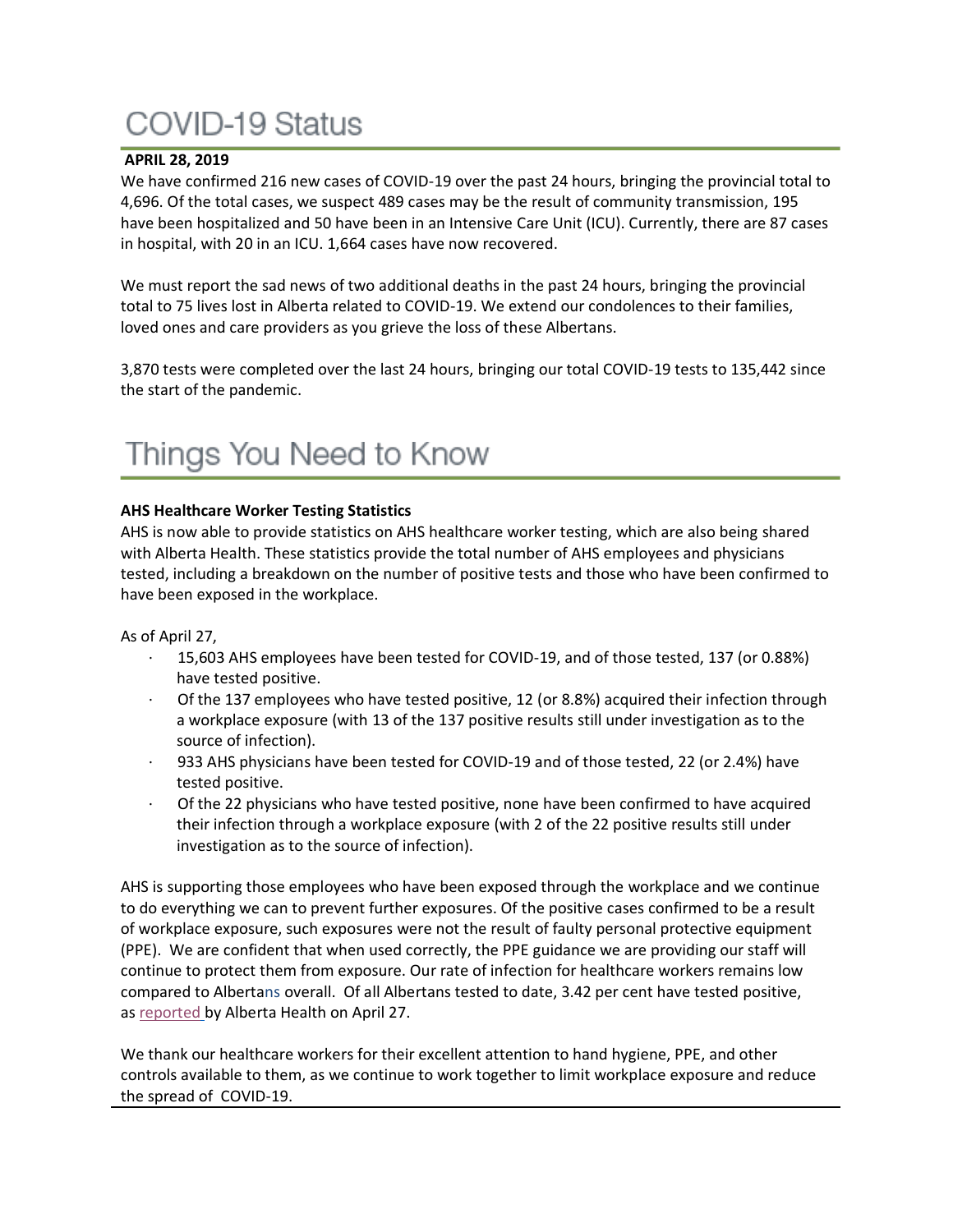### **Health Care Aide Wage Supplement Announcement**

Last week, the Government of Alberta [announced increased funding](https://www.alberta.ca/release.cfm?xID=70127FF594C5C-CE00-2934-863516C3FEDF723E) to help with pressures in contracted continuing care facilities, including a wage supplement for health care aides at contracted sites. The additional pay is to support hiring of additional staff at these long-term care centres, which have been hit the hardest by COVID-19.

We have confirmed that this wage supplement does not apply to health care aides who work for AHS, Covenant Health, Carewest or Capital Care. We will continue to work with the government and our unions to find ways to support our staff throughout the COVID-19 response and will keep you informed of any developments.

### **North Zone Flooding Situation**

The situation in North Zone continues to rapidly evolve as teams are faced with mandatory evacuations of specific areas in two communities, related to seasonal flooding. Mandatory evacuation orders are in place for areas within Fort McMurray and Fort Vermilion. North Zone Emergency Operations Centre (ZEOC) is working closely with municipal partners and AHS leaders in the affected areas, and have been meeting with staff to plan the coordination of response and alleviate staff anxiety, all amidst responding to the demands of COVID-19 across the zone.

The Northern Lights Regional Health Centre in Fort McMurray has not been evacuated, but is putting plans in place should evacuation be necessary. More than 70 staff at this facility have already been impacted by the mandatory evacuation of homes. In addition to this, a boil water advisory is in place for the city and surrounding communities

In Fort Vermilion, approximately 420 people have been evacuated from the area. St. Therese Hospital has not been evacuated at this point, but plans are also in place at this site should evacuation be necessary. Some expectant mothers from the area have already been moved to High Level. The local Site Command Post is working with North Zone ZEOC to sustain delivery of operational supplies due to road closures.

AHS teams have been preparing for the natural disasters, including floods and fires that happen in the North Zone at this time of year.

### **National Medical Laboratory Week**

April 26 to May 2 marks National Medical Laboratory Week in Canada. We know that teams at Alberta Precision Laboratories (APL) meet and exceed very high standards every day, and this week gives us a chance to acknowledge the critical role lab professionals play in our healthcare system.

APL has responded to the challenge of COVID-19 with a level of commitment and teamwork that is truly inspiring. Through the diligence and innovation shown by our labs, Alberta has become a national and international leader in COVID-19 testing. This has not happened by accident. It is due to the leadership, foresight, and innovation of our lab teams. As the global outbreak emerged, APL acted early and quickly, developing a test to detect the COVID-19 virus by mid-January of this year, and testing commenced in late January. This put us in an excellent starting position. Consider that in early March, APL's Public Health Labs were testing dozens of samples a day. Now, they are regularly testing over 4,000 samples daily, with a maximum daily capacity of 7,000 test per day, and growing.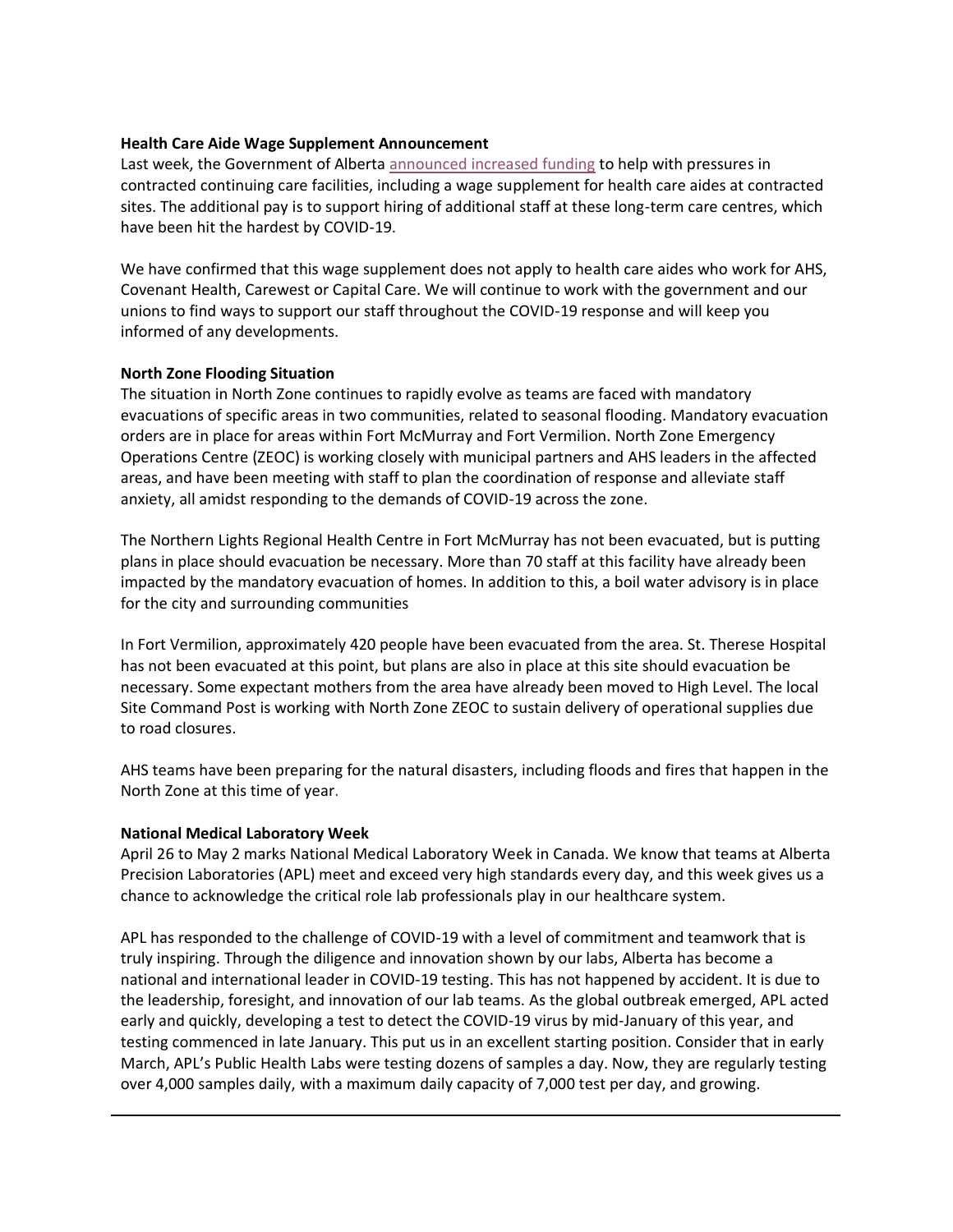Perhaps we don't think of our lab workforce as being frontline healthcare workers. But the truth is that laboratory staff and physicians are quite literally face-to-face with this virus every day. Every completed test adds to our understanding of this virus, and helps our provincial public health leaders make the best decisions possible to keep Albertans safe.

During National Medical Laboratory Week, we encourage you to reach out to your colleagues in APL and share your thanks and recognition for their contribution to our COVID-19 response, and to the overall success of our integrated healthcare system in Alberta.

#### **PPE Tip of the Day**

Our daily tips feature quick and simple reminders you can make part of your practice, from shift to shift.

#### **Even more about Gloves!**

**REMEMBER:** [Gloves](https://www.albertahealthservices.ca/assets/healthinfo/ipc/hi-ipc-glove-fact-sheet-cc.pdf) are never a substitute for good hand hygiene, they are an additional protective measure to [prevent contamination.](https://www.albertahealthservices.ca/assets/healthinfo/ipc/hi-ipc-routine-practices-info.pdf) **ALWAYS** [clean your hands](https://www.albertahealthservices.ca/assets/healthinfo/ipc/if-hp-ipc-flu-handwash-how-to.pdf) for 30 seconds after removing gloves.

#### **Scientific Advisory Group Information Briefs – NSAIDS and Positive Test Predictors**

The Scientific Advisory Group (SAG) plays a key role in AHS' response to the COVID-19 pandemic, undertaking a timely review of current evidence and making recommendations to the Emergency Coordination Centre (ECC) to aid in their decision-making. Questions related to any aspect of COVID-19 are within their scope, including risk for transmission, personal protective equipment, strategies for isolation, treatment strategies, and management of patients in hospitals. Below are three information briefs from SAG on safe discharges, NSAIDs and predictors of positive COVID-19 tests.

#### *Safely Discharging COVID-19 Patients from Hospital*

There is limited evidence for specific discharge criteria and follow-up care for individuals with suspected or confirmed COVID-19. In creating the recommendations, SAG used policy statements and guideline documents, and primary data where available.

Common criteria for discharge for COVID-19 patients within guidelines from health organizations and health regions include; afebrile status without the use of fever-reducing medications (for 24-72 hours); improved respiratory symptoms; two negative SARS-CoV-2 NP tests 24 hours apart; and improvement of inflammation on imaging, but these criteria are not based on high-quality evidence, and additional RT-PCR testing was not felt by SAG to be a critical determinant of discharge decisions.

For more information, please review the [Rapid Review.](https://www.albertahealthservices.ca/assets/info/ppih/if-ppih-covid-19-sag-criteria-for-safe-discharge-from-hospital-rapid-review.pdf)

#### *Non-steroidal Anti-inflammatory Drugs (NSAIDs) Safe in COVID-19*

There has been ongoing controversy in the media regarding the use of NSAIDs (e.g., ibuprofen, aspirin, naproxen, diclofenac) in COVID-19 patients, after comments from the French health minister and corresponding statements from the World Health Organization (WHO), which have since been retracted.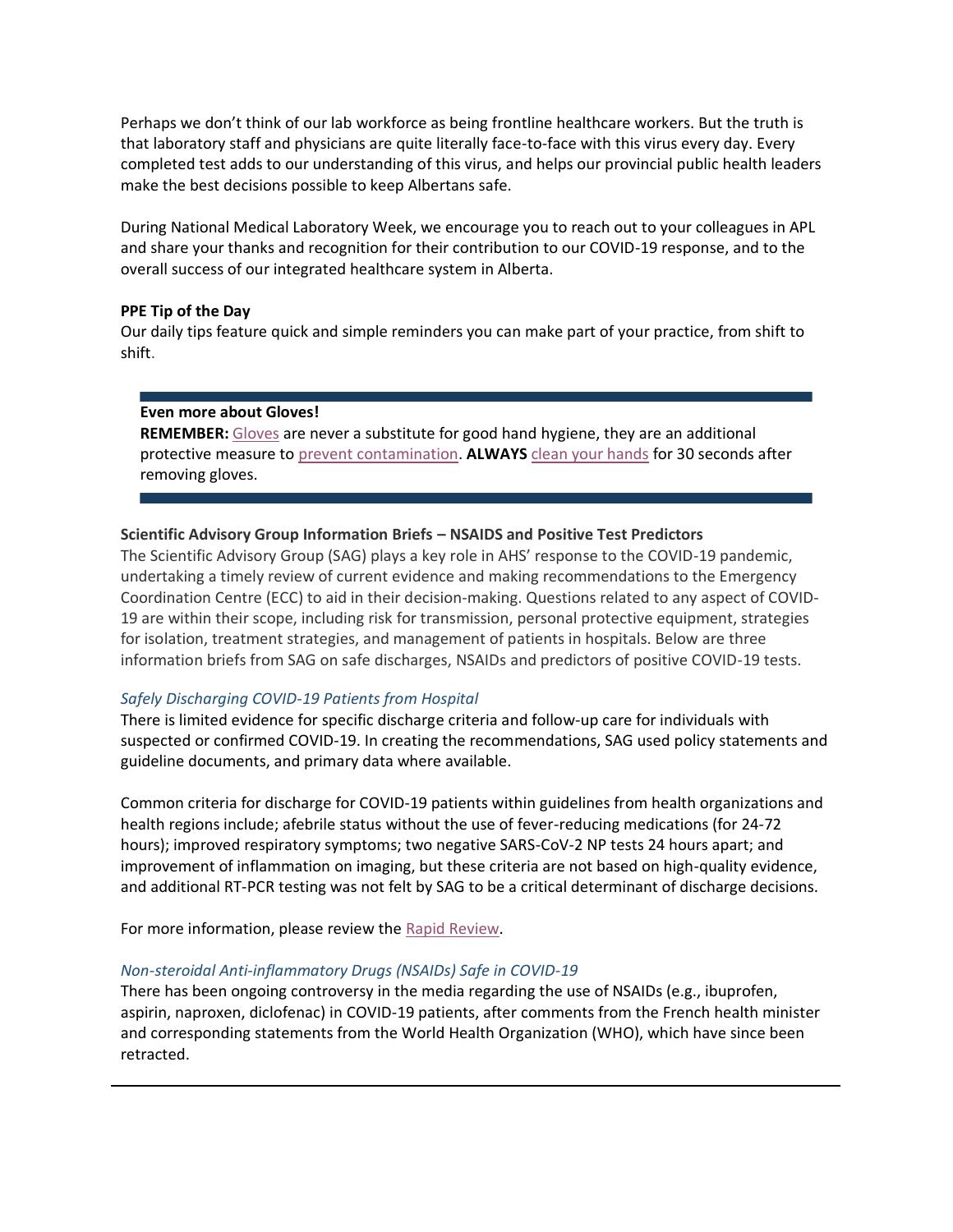Guidance from Canadian sources and the European Medicines Agency state that patients who take prescribed NSAIDs prior to developing COVID-19 should continue to take their medication. Canadian, British, and American guidance suggests that acetaminophen should be used as the first-line treatment for fever. This is recommended out of an abundance of caution due to the absence of evidence regarding ibuprofen in COVID-19, but also because NSAIDs carry a risk of acute kidney injury in people who are sick.

The evidence for this topic is gathered entirely from existing guidance and literature reviews. No primary studies were identified that support or refute the safety of NSAIDs in COVID-19 treatment.

For more information, see the [Rapid Review.](https://www.albertahealthservices.ca/assets/info/ppih/if-ppih-covid-19-sag-use-of-non-steroidal-anti-inflammatory-drugs-rapid-review.pdf)

## *Predicting Positive Tests for COVID-19*

There is a lack of scientifically rigorous evidence to support the use of patient demographic, environmental, and clinical factors (including symptoms) as a means to estimate the probability for a positive COVID-19 PCR test result. Although research studies have identified various predictive factors with a suitable level of statistical significance, the quality of these studies is low.

Those predictive factors that are statistically significant in more than one study, and are biologically plausible and clinically rational, might be considered (with suitable caution) by clinicians to very roughly estimate a potentially increased risk of COVID-19 infection in patients presenting with respiratory symptoms.

For more information, see the [Rapid Review](https://www.albertahealthservices.ca/assets/info/ppih/if-ppih-covid-19-sag-predictors-of-a-positive-test-result-rapid-review.pdf).

# In the Zones

# **Zone Emergency Operations Centre (ZEOC) Update – Central**

Central Zone Addiction and Mental Health (AMH) staff are finding creative ways to ensure services continue to run and teams stay connected with clients, while maintaining the required physical distancing. And some staff are even learning a few new tricks along the way.

One of those staff is Behavior Specialist Keir Kutney, a longtime member of the Children's Addiction and Mental Health team in Red Deer. For two decades Keir has been offering a course for parents on understanding and managing behaviours in youth. Traditionally offered in person, Keir was among the first to look to technology to continue offering support during the COVID-19 pandemic, despite technology not being a strong suit.

"Keir's presentations and program are always in high demand, and we have continued to see that demand during COVID-19," explains manager Amy Cote. "This was one of the first programs we moved to an online format, in order to keep providing such supports for parents, caregivers and educators as well."

A six-week series designed to help parents manage their child's severe behaviour, the program helps equip parents, foster parents, educators and others gain an understanding of why kids behave how they do, and provides skill and knowledge to help them establish a strategy for developing and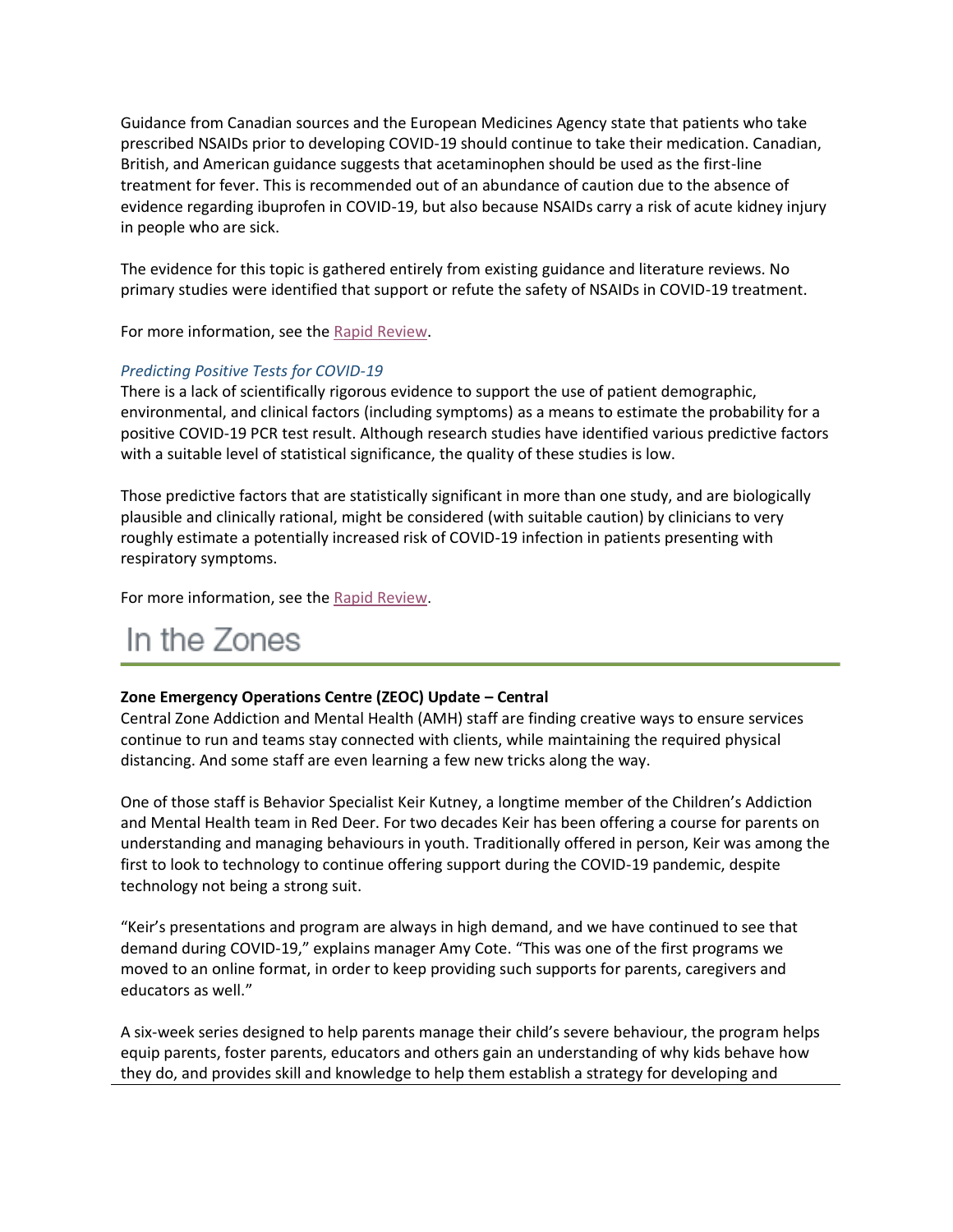maintaining relationships and communication, and creating and implementing effective behaviour programs.

The response to offering the program virtually was incredible Cote says, with 98 participants signing up for the session series.

"I'm hoping to build on that as I become more familiar with our virtual world," says Keir. "Once we saw that success, we've been working to provide more programming online," adds Amy. "We're running a trial of a new program specifically for teens to help them process how the pandemic is impacting life for them."

With events like graduations not proceeding as planned, the Quaranteen 2020 group will provide high school seniors support and strategy to process losing the end of their high school experience and what moving forward might look like.

Whether through developing virtual challenges to get families to boost their well-being through physical activity, to adapting existing materials into new formats to support family resiliency, the AMH team continues to stay connected with clients and communities across the zone, providing a continuum of prevention and treatment throughout the pandemic

#### **Community Acts of Kindness**

In recognition of our lab workforce during National Medical Laboratory Week, we are sharing this social media post from Calgary's Child Magazine, which commissioned a second 'KnitWits Tribute'. This knitted heart has been placed on a light standard outside of the APL Public Health Lab ProvLab site in Calgary (at Foothills Medical Centre). It's a simple and lovely act of gratitude for the commitment of lab staff, many of whom are working 20 hours each day to process thousands of tests.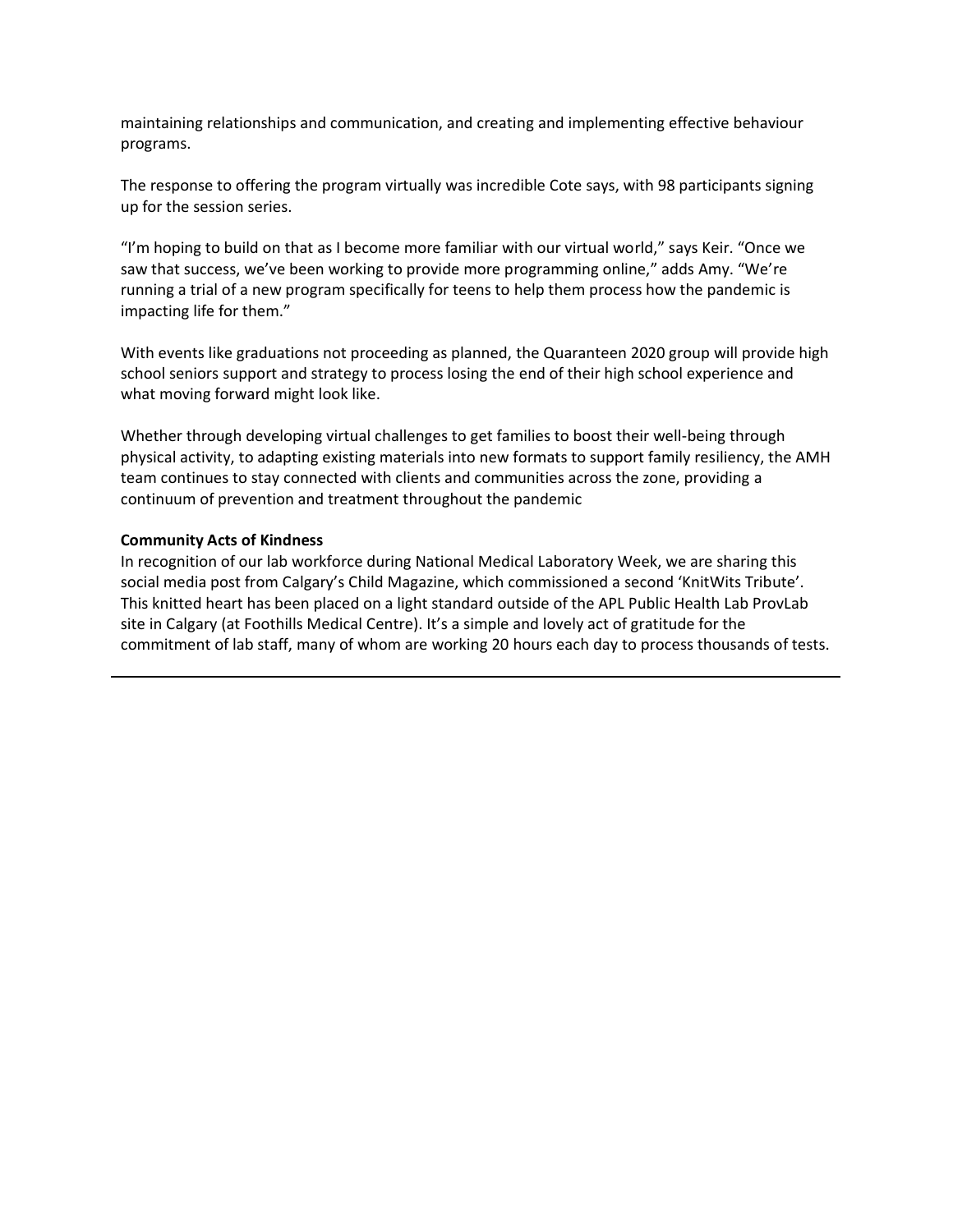

# **Calgary's Child Magazine**

Yesterday at 12:00 p.m. . @

We're very proud to have commissioned a second special KnitWits tribute. The first was at the Alberta Children's Hospital and this one is for the Alberta Health Services lab techs at the Public Health Laboratories (ProvLab). We thank you for your dedication & hard work, tirelessly processing tens of thousands of COVID-19 tests. #COVID19AB



It is amazing to consider that we are in week eight of full-on pandemic management across AHS. At times, it feels remarkable how quickly nearly two months of this new normal have gone by. At other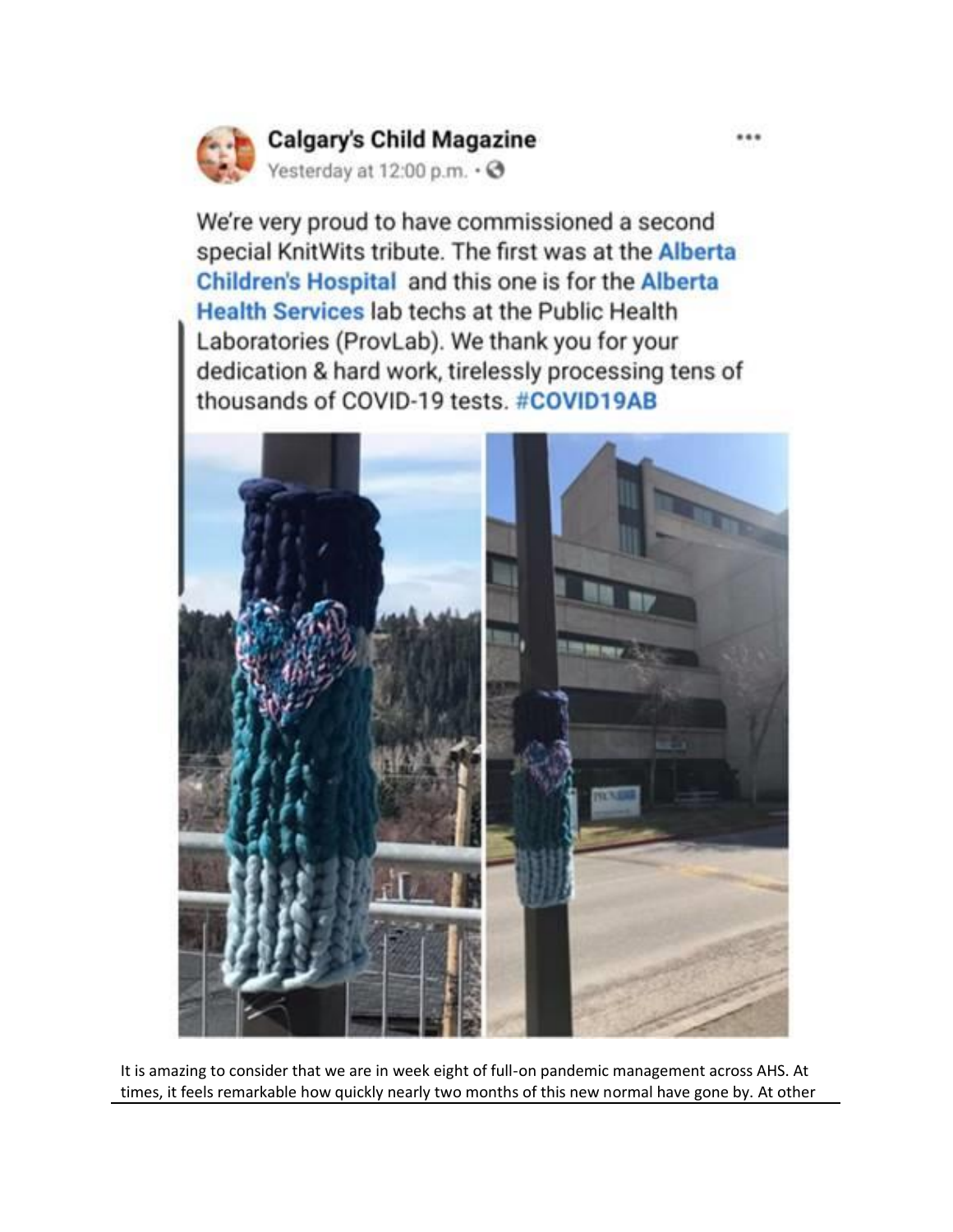times, the magnitude of the powerful response we have mounted and the energy it has required, remind us of every passing moment in this massive effort. What has been abundantly evident since the start of this pandemic in Alberta, is that you have tirelessly and fiercely provided or supported high-quality care that is innovative and compassionate. Every. Single. Day.

We know for every one of you, there are unsung heroes in your lives who support you as you work long hours to keep Albertans safe. While they may not work for AHS, they are in the trenches with you, behind you, meeting your practical needs, proudly praising the work you are doing, and perhaps offering prayers as you head off to work each day. We want to salute these unsung heroes who are bolstering AHS staff and physicians, so we can keep providing and supporting care for Albertans. To the spouses, partners, children, girlfriends, boyfriends, parents, extended families, friends, neighbours, and all the others in our lives who are helping us help all Albertans and our patients, we recognize that you provide our foundation and strength. Thank you beyond words.

Managing Stress, Anxiety and Substance Use During COVID-19:

Caution - This email came from an external address and may contain unsafe content. Ensure you trust this sender before opening attachments or clicking any links in this message.



**Mental Health** Commission of Canada

Commission de la santé mentale du Canada

**Coping with stress, Anxiety, and Substance Use During COVID-19** A resource for people in Canada



In times of high anxiety and stress, it's more important than ever to safeguard your mental wellness.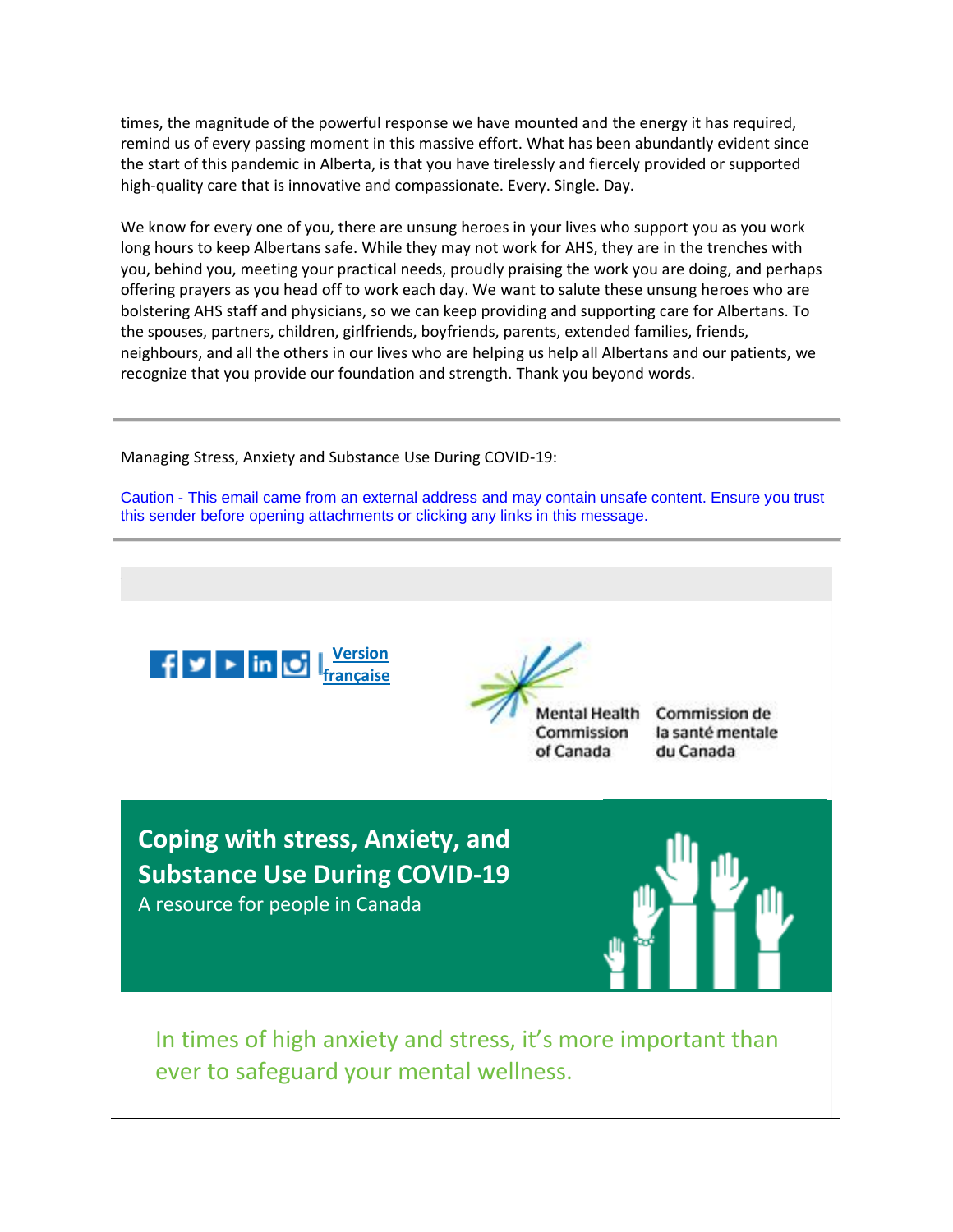That's why the Mental Health Commission of Canada (MHCC), in partnership with the [Canadian Centre on](https://cts.vresp.com/c/?MentalHealthCommissi/62c297a365/ed4edcd803/508556c0fb)  [Substance Use and Addiction](https://cts.vresp.com/c/?MentalHealthCommissi/62c297a365/ed4edcd803/508556c0fb) (CCSA), has created a fact sheet to support the mental health of people in Canada during the COVID-19 pandemic.

# **[VIEW THE FACT SHEET](https://cts.vresp.com/c/?MentalHealthCommissi/62c297a365/ed4edcd803/7a6e313255)**

The COVID-19 pandemic has created a higher sense of stress and anxiety for all people in Canada. While it's normal to worry in uncertain times, heightened levels of stress or worry may impact our mental health and increase our use of substances.

Recognizing that some people may use substances to cope with their anxiety and stress, the MHCC, in partnership with CCSA, has created a fact sheet. It offers tips to manage stress and reduce the harms associated with using cannabis, alcohol, and other substances.

**Looking for mental health and wellness resources during the COVID-19 pandemic?**

- **Visit the MHCC's [COVID-19 Resources Hub.](https://cts.vresp.com/c/?MentalHealthCommissi/62c297a365/ed4edcd803/78fbcc7bf0)**
- **Visit CCSA for more information on the [Impacts of COVID-19 on Substance](https://cts.vresp.com/c/?MentalHealthCommissi/62c297a365/ed4edcd803/97b37d7513)  [Use.](https://cts.vresp.com/c/?MentalHealthCommissi/62c297a365/ed4edcd803/97b37d7513)**



Health Santé Canada Canada

The views represented herein solely represent the views of the Mental Health Commission of Canada. Production of this material is made possible through a financial contribution from Health Canada.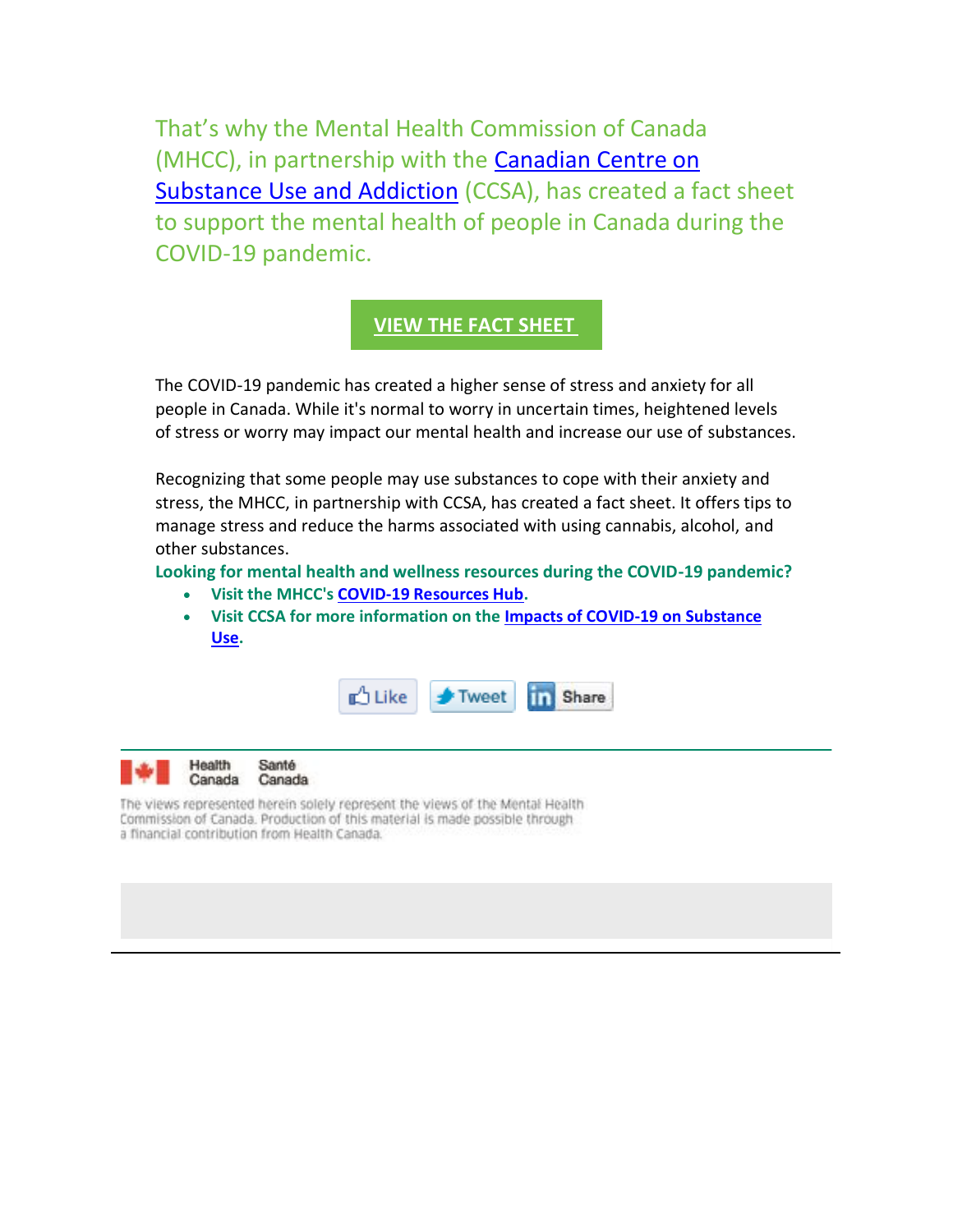



**Mental Health** ommission de la santé mentale Commission du Canada of Canada

**Composer avec le tress, l'anxiété et l'usage de susbtances durant la COVID-19**

Une ressource pour la population canadienne



Durant cette période d'anxiété et de stress élevés, il est plus important que jamais de préserver son bien-être mental.

C'est pourquoi la Commission de la santé mentale du Canada (CSMC), en partenariat avec le [Centre canadien sur les](https://cts.vresp.com/c/?MentalHealthCommissi/62c297a365/ed4edcd803/94ae93700c)  [dépendances et l'usage de substances](https://cts.vresp.com/c/?MentalHealthCommissi/62c297a365/ed4edcd803/94ae93700c) (CCDUS), a rédigé une fiche d'information qui vise à soutenir la santé mentale des Canadiens et des Canadiennes durant la pandémie de COVID-19.

# **[CONSULTER LA FICHE D'INFORMATION](https://cts.vresp.com/c/?MentalHealthCommissi/62c297a365/ed4edcd803/088f181a4b)**

La COVID-19 a fait augmenter les niveaux de stress et d'anxiété pour l'ensemble de la population canadienne. Même s'il est normal de s'inquiéter en période d'incertitude, des niveaux de stress et d'inquiétude accrus peuvent avoir une incidence sur notre santé mentale, en plus de faire augmenter l'usage de substances.

La CSMC reconnaît que certaines personnes peuvent avoir recours aux substances afin de mieux composer avec le stress et l'anxiété. C'est pourquoi elle a rédigé une fiche d'information à cet égard en partenariat avec le CCDUS. Cette dernière